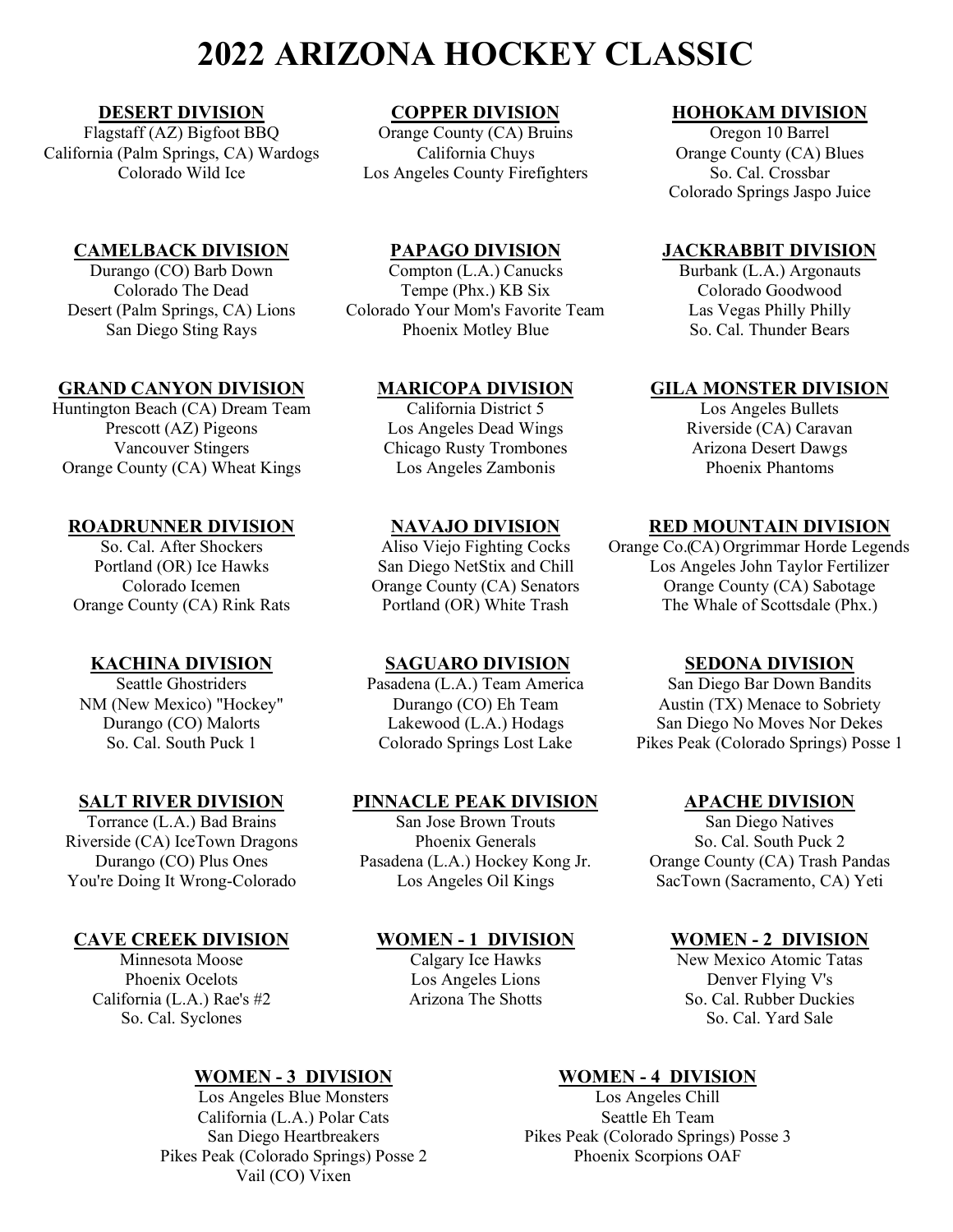### **TOURNAMENT SCHEDULE**

| #   | <b>TIME</b> | RINK               | <b>DIVISION</b> | HOME TEAM (Uniform)                | VISITING TEAM (Uniform)              |
|-----|-------------|--------------------|-----------------|------------------------------------|--------------------------------------|
|     |             |                    |                 | Friday, May 27, 2022               |                                      |
| 1.  | 2:30 PM     | Scottsdale-Apex    | Desert/Copper   | Colorado Wild Ice (White)          | Orange County Bruins (Black)         |
| 2.  | 2:45 PM     | Scottsdale-Doan    | Grand Canyon    | Vancouver Stingers (White)         | Prescott Pigeons (Gray)              |
| 3.  | 2:45 PM     | Chandler-West      | Apache          | SacTown Yeti (White)               | So. Cal. South Puck 2 (Gray)         |
| 4.  | 3:00 PM     | Scottsdale-Coyotes | Gila Monster    | Los Angeles Bullets (Gold)         | Arizona Desert Dawgs (Red)           |
| 5.  | 3:00 PM     | Chandler-East      | Cave Creek      | Minnesota Moose (White)            | Phoenix Ocelots (Orange)             |
| 6.  | 3:45 PM     | Scottsdale-Apex    | Women-4         | Pikes Peak Posse 3 (Green)         | Seattle Eh Team (Red)                |
| 7.  | 4:00 PM     | Scottsdale-Doan    | Roadrunner      | Colorado Icemen (White)            | So. Cal. After Shockers (Green)      |
| 8.  | 4:00 PM     | Chandler-West      | Kachina         | So. Cal. South Puck 1 (Gray)       | Seattle Ghostriders (Red)            |
| 9.  | 4:15 PM     | Scottsdale-Coyotes | Navajo          | Orange County Senators (White)     | Portland White Trash (Black)         |
| 10. | 4:35 PM     | Gilbert-North      | Women-1         | Calgary Ice Hawks (White)          | Arizona The Shotts (Black)           |
| 11. | 4:50 PM     | Gilbert-South      | Apache          | San Diego Natives (White)          | Orange County Trash Pandas (Black)   |
| 12. | 5:00 PM     | Scottsdale-Apex    | Jackrabbit      | Burbank Argonauts (White)          | Las Vegas Philly Philly (Black)      |
| 13. | 5:15 PM     | Scottsdale-Doan    | Maricopa        | Chicago Rusty Trombones (White)    | Los Angeles Zambonis (Orange)        |
| 14. | 5:15 PM     | Chandler-West      | Pinnacle Peak   | Phoenix Generals (White)           | San Jose Brown Trouts (Brown)        |
| 15. | 5:30 PM     | Scottsdale-Coyotes | Maricopa        | Los Angeles Dead Wings (Gray)      | California District 5 (Blue)         |
| 16. | 5:50 PM     | Gilbert-North      | Women-4         | Los Angeles Chill (White)          | Phoenix Scorpions OAF (Black)        |
| 17. | 6:10 PM     | Gilbert-South      | Sedona          | S.D. No Moves Nor Dekes (White)    | Pikes Peak Posse 1 (Green)           |
| 18. | 6:20 PM     | Scottsdale-Apex    | Gila Monster    | Riverside Caravan (Red)            | Phoenix Phantoms (Orange)            |
| 19. | 6:30 PM     | Scottsdale-Doan    | Sedona          | Austin Menace to Sobriety (White)  | San Diego Bar Down Bandits (Black)   |
| 20. | 6:30 PM     | Chandler-East      | Hohokam         | Oregon 10 Barrel (White)           | Colorado Springs Jaspo Juice (Black) |
| 21. | 6:30 PM     | Chandler-West      | Camelback       | Desert Lions (White)               | Colorado The Dead (Black)            |
| 22. | 6:50 PM     | Scottsdale-Coyotes | Camelback       | San Diego Sting Rays (Teal)        | Durango Barb Down (Purple)           |
| 23. | 7:40 PM     | Scottsdale-Apex    | Roadrunner      | Portland Ice Hawks (Red)           | Orange County Rink Rats (White)      |
| 24. | 7:45 PM     | Chandler-East      | Papago          | Tempe KB Six (Blue)                | Colo. Your Mom's Fav. Team (Green)   |
| 25. | 7:50 PM     | Scottsdale-Doan    | Grand Canyon    | Hunt. Beach Dream Team (White)     | Orange County Wheat Kings (Black)    |
| 26. | 7:50 PM     | Chandler-West      | Saguaro         | Durango Eh Team (White)            | Pasadena Team America (Blue)         |
| 27. | 8:10 PM     | Scottsdale-Coyotes | Women-3         | Vail Vixen (Orange)                | Pikes Peak Posse 2 (Green)           |
| 28. | 9:00 PM     | Scottsdale-Apex    | Navajo          | Aliso Viejo Fighting Cocks (White) | San Diego NetStix and Chill (Red)    |
| 29. | 9:00 PM     | Chandler-East      | Women-2         | So. Cal. Rubber Duckies (Orange)   | Denver Flying V's (Black)            |
| 30. | 9:10 PM     | Scottsdale-Doan    | Papago          | Compton Canucks (White)            | Phoenix Motley Blue (Blue)           |
| 31. | 9:10 PM     | Chandler-West      | Salt River      | Riverside IceTown Dragons (White)  | You're Doing It Wrong-Colo. (Blue)   |
| 32. | 9:30 PM     | Scottsdale-Coyotes | Desert          | California Wardogs (White)         | Flagstaff Bigfoot BBQ (Black)        |
| 33. | 9:40 PM     | Gilbert-South      | Women-2         | New Mexico Atomic Tatas (White)    | So. Cal. Yard Sale (Gray)            |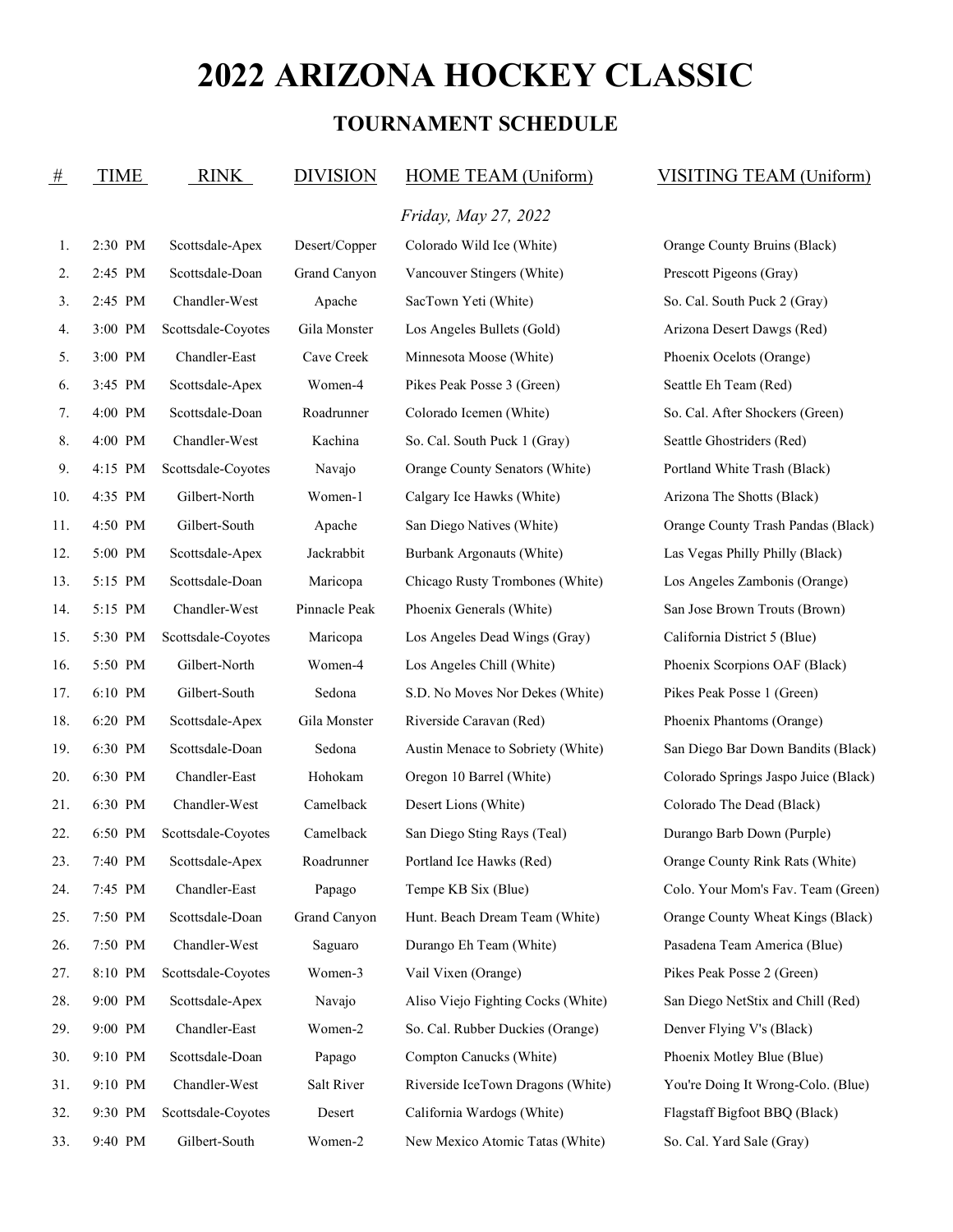| $\mathbf{u}$ | 1 11 V 1 1 1 | ******             | <b>DIALUIT</b> | $110$ <sub>111</sub> $111$ <sub>1111</sub> $\sqrt{111}$ <sub>1111</sub> | 1.01   |
|--------------|--------------|--------------------|----------------|-------------------------------------------------------------------------|--------|
|              |              |                    |                | Friday, May 27, 2022                                                    |        |
| 34.          | 10:15 PM     | Scottsdale-Apex    | Hohokam        | Orange County Blues (Blue)                                              | So. Ca |
| 35.          | 10:20 PM     | Chandler-East      | Red Mountain   | The Whale of Scottsdale (White)                                         | O.C. 0 |
| 36.          | 10:30 PM     | Scottsdale-Doan    | Copper         | Los Angeles Co. Firefighters (White)                                    | Califo |
| 37.          | 10:30 PM     | Chandler-West      | Pinnacle Peak  | Los Angeles Oil Kings (Gray)                                            | Pasad  |
| 38.          | 10:45 PM     | Scottsdale-Coyotes | Jackrabbit     | Colorado Goodwood (White)                                               | So. Ca |
| 39.          | 11:00 PM     | Gilbert-South      | Kachina        | Durango Malorts (White)                                                 | NM"    |
| 40.          | 11:30 PM     | Scottsdale-Apex    | Salt River     | Durango Plus Ones (White)                                               | Torrar |
| 41.          | 11:40 PM     | Chandler-East      | Saguaro        | Lakewood Hodags (White)                                                 | Colora |
| 42.          | 11:45 PM     | Scottsdale-Doan    | Cave Creek     | So. Cal. Syclones (Gray)                                                | Califo |
| 43.          | 11:45 PM     | Chandler-West      | Women-3        | San Diego Heartbreakers (White)                                         | Califo |
|              |              |                    |                | Saturday, May 28, 2022                                                  |        |
| 44.          | 9:00 AM      | Scottsdale-Apex    | Red Mountain   | L.A. John Taylor Fertilizer (White)                                     | Orang  |
| 45.          | 9:15 AM      | Scottsdale-Doan    | Women-1        | Arizona The Shotts (Black)                                              | Los A  |
| 46.          | 10:00 AM     | Chandler-East      | Apache         | So. Cal. South Puck 2 (Orange)                                          | San D  |
| 47.          | 10:15 AM     | Scottsdale-Apex    | Women-3        | Los Angeles Blue Monsters (Blue)                                        | Vail V |
| 48.          | 10:30 AM     | Scottsdale-Doan    | Women-2        | So. Cal. Yard Sale (Gray)                                               | So. Ca |
| 49.          | 11:15 AM     | Chandler-East      | Apache         | Orange County Trash Pandas (White)                                      | SacTo  |
| 50.          | 11:30 AM     | Scottsdale-Apex    | Sedona         | Pikes Peak Posse 1 (Green)                                              | Austir |
| 51.          | 11:50 AM     | Scottsdale-Doan    | Grand Canyon   | Prescott Pigeons (Gray)                                                 | Hunt.  |
| 52.          | 12:00 PM     | Gilbert-North      | Roadrunner     | So. Cal. After Shockers (Green)                                         | Portla |
| 53.          | 12:30 PM     | Scottsdale-Coyotes | Women-3        | Pikes Peak Posse 2 (Green)                                              | San D  |
| 54.          | 12:30 PM     | Chandler-East      | Gila Monster   | Phoenix Phantoms (Orange)                                               | Los A  |
| 55.          | 12:30 PM     | Chandler-West      | Women-4        | Seattle Eh Team (Red)                                                   | Los A  |
| 56.          | 12:50 PM     | Scottsdale-Apex    | Grand Canyon   | Orange County Wheat Kings (Yellow)                                      | Vanco  |
| 57.          | $1:10$ PM    | Scottsdale-Doan    | Papago         | Colo. Your Mom's Fav. Team (Green)                                      | Comp   |
| 58.          | $1:15$ PM    | Gilbert-North      | Maricopa       | California District 5 (Blue)                                            | Chica  |
| 59.          | 1:45 PM      | Scottsdale-Coyotes | Navajo         | Portland White Trash (Black)                                            | Aliso  |
|              |              |                    |                |                                                                         |        |

### # TIME RINK DIVISION HOME TEAM (Uniform) VISITING TEAM (Uniform)

al. Crossbar (Black) 31. 35. 10:20 Payrimmar Horde Legends (Red) rnia Chuys (Black) ena Hockey Kong Jr. (Black) al. Thunder Bears (Green) Hockey" (Blue) nce Bad Brains (Black) ado Springs Lost Lake (Black) rnia Rae's #2 (Green) rnia Polar Cats (Black)

e County Sabotage (Green) ngeles Lions (White) liego Natives (Black) <sup>7</sup>ixen (Orange) al. Rubber Duckies (Black) wn Yeti (Black) 1 Menace to Sobriety (Black) Beach Dream Team (Black) nd Ice Hawks (Red) iego Heartbreakers (Black) ngeles Bullets (Gold) ngeles Chill (Blue) buver Stingers (Black) ton Canucks (White) go Rusty Trombones (White) Viejo Fighting Cocks (White) 60. 1:45 PM Chandler-West Women-4 Phoenix Scorpions OAF (White) Pikes Peak Posse 3 (Green) 61. 1:50 PM Chandler-East Gila Monster Arizona Desert Dawgs (Red) Riverside Caravan (White) 62. 2:10 PM Scottsdale-Apex Sedona San Diego Bar Down Bandits (White) S.D. No Moves Nor Dekes (Blue) 63. 2:30 PM Scottsdale-Doan Hohokam Colorado Springs Jaspo Juice (White) Orange County Blues (Blue) 64. 2:30 PM Gilbert-North Roadrunner Orange County Rink Rats (Blue) Colorado Icemen (White) 65. 3:00 PM Scottsdale-Coyotes Saguaro Pasadena Team America (Blue) Lakewood Hodags (White) 66. 3:00 PM Chandler-West Maricopa Los Angeles Zambonis (Orange) Los Angeles Dead Wings (Black)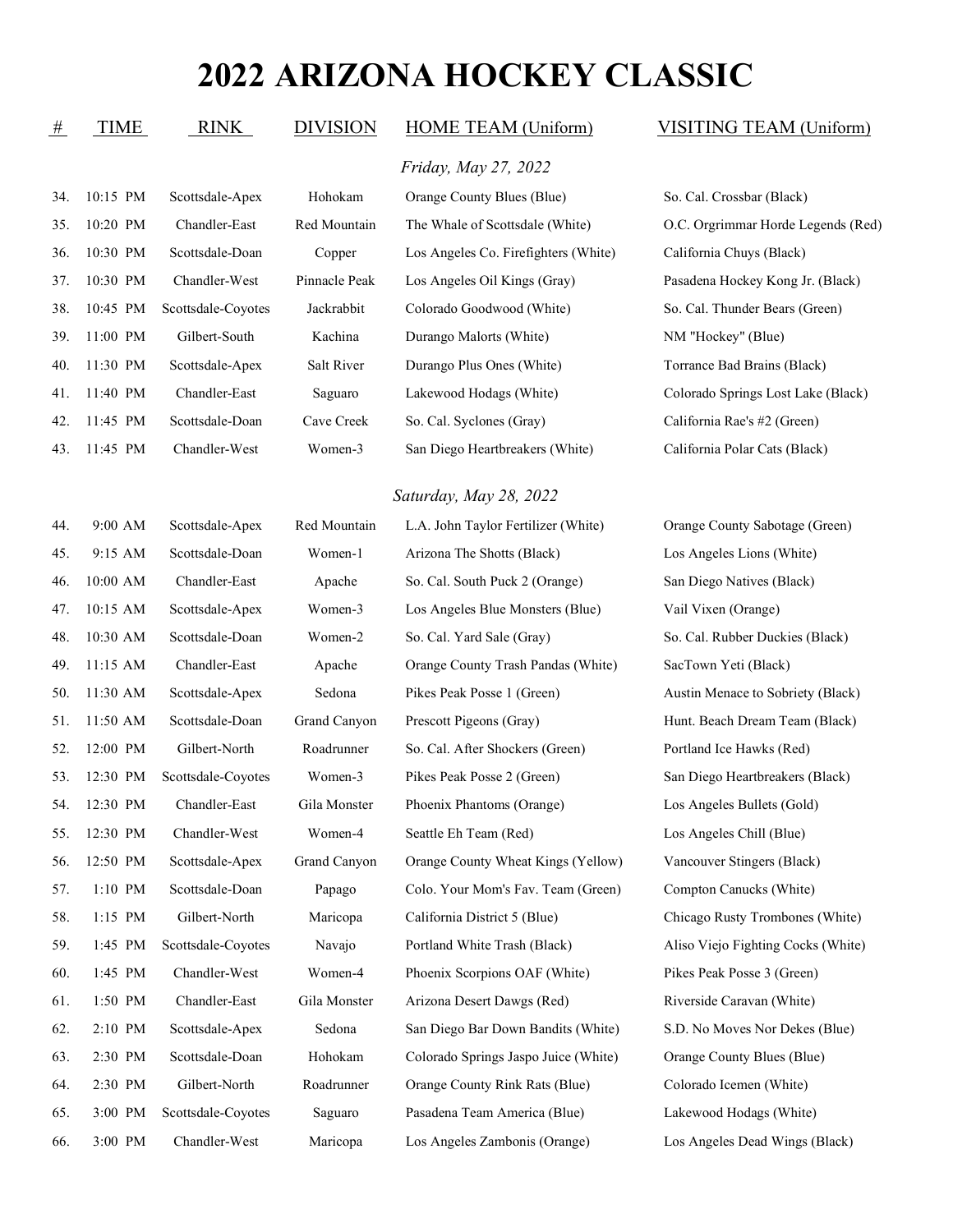| #   | <b>TIME</b> | <b>RINK</b>        | <b>DIVISION</b> | HOME TEAM (Uniform)                 | VISITING TEAM (Uniform)              |
|-----|-------------|--------------------|-----------------|-------------------------------------|--------------------------------------|
|     |             |                    |                 | Saturday, May 28, 2022              |                                      |
| 67. | 3:10 PM     | Chandler-East      | Camelback       | Durango Barb Down (Purple)          | Desert Lions (White)                 |
| 68. | 3:30 PM     | Scottsdale-Apex    | Salt River      | Torrance Bad Brains (Black)         | Riverside IceTown Dragons (White)    |
| 69. | 3:45 PM     | Scottsdale-Doan    | Salt River      | You're Doing It Wrong-Colo. (Blue)  | Durango Plus Ones (Black)            |
| 70. | 3:50 PM     | Gilbert-North      | Pinnacle Peak   | San Jose Brown Trouts (Brown)       | Los Angeles Oil Kings (Gray)         |
| 71. | 4:20 PM     | Scottsdale-Coyotes | Desert          | Flagstaff Bigfoot BBQ (Black)       | Colorado Wild Ice (White)            |
| 72. | 4:20 PM     | Chandler-West      | Camelback       | Colorado The Dead (White)           | San Diego Sting Rays (Teal)          |
| 73. | 4:30 PM     | Chandler-East      | Women-2         | Denver Flying V's (Black)           | New Mexico Atomic Tatas (White)      |
| 74. | 4:50 PM     | Scottsdale-Apex    | Hohokam         | So. Cal. Crossbar (Black)           | Oregon 10 Barrel (White)             |
| 75. | 5:00 PM     | Scottsdale-Doan    | Copper          | Orange County Bruins (Black)        | Los Angeles Co. Firefighters (White) |
| 76. | 5:10 PM     | Gilbert-North      | Papago          | Phoenix Motley Blue (Green)         | Tempe KB Six (Blue)                  |
| 77. | 5:40 PM     | Scottsdale-Coyotes | Desert/Copper   | California Chuys (Black)            | California Wardogs (White)           |
| 78. | 5:40 PM     | Chandler-West      | Navajo          | San Diego NetStix and Chill (White) | Orange County Senators (Red)         |
| 79. | 5:45 PM     | Chandler-East      | Pinnacle Peak   | Pasadena Hockey Kong Jr. (Black)    | Phoenix Generals (White)             |
| 80. | 6:10 PM     | Scottsdale-Apex    | Jackrabbit      | So. Cal. Thunder Bears (Green)      | Burbank Argonauts (White)            |
| 81. | 6:20 PM     | Scottsdale-Doan    | Saguaro         | Colorado Springs Lost Lake (Gray)   | Durango Eh Team (Red)                |
| 82. | 7:00 PM     | Scottsdale-Coyotes | Cave Creek      | California Rae's #2 (Green)         | Minnesota Moose (White)              |
| 83. | 7:00 PM     | Chandler-East      | Jackrabbit      | Las Vegas Philly Philly (Black)     | Colorado Goodwood (White)            |
| 84. | 7:00 PM     | Chandler-West      | Kachina         | NM "Hockey" (White)                 | So. Cal. South Puck 1 (Orange)       |
| 85. | 7:30 PM     | Scottsdale-Apex    | Cave Creek      | Phoenix Ocelots (Orange)            | So. Cal. Syclones (Blue)             |
| 86. | 7:40 PM     | Scottsdale-Doan    | Women-1         | Los Angeles Lions (White)           | Calgary Ice Hawks (Green)            |
| 87. | 8:15 PM     | Scottsdale-Coyotes | Red Mountain    | Orange County Sabotage (White)      | The Whale of Scottsdale (Blue)       |
| 88. | 8:15 PM     | Chandler-West      | Kachina         | Seattle Ghostriders (Red)           | Durango Malorts (White)              |
| 89. | 8:20 PM     | Chandler-East      | Women-3         | California Polar Cats (Black)       | Los Angeles Blue Monsters (Blue)     |
| 90. | 8:45 PM     | Scottsdale-Apex    | Women-3         | Vail Vixen (Orange)                 | San Diego Heartbreakers (Black)      |
| 91. | 9:00 PM     | Scottsdale-Doan    | Red Mountain    | O.C. Orgrimmar Horde Legends (Red)  | L.A. John Taylor Fertilizer (White)  |
|     |             |                    |                 | Sunday, May 29, 2022                |                                      |
| 92. | 9:00 AM     | Scottsdale-Coyotes | Gila Monster    | Phoenix Phantoms (Orange)           | Arizona Desert Dawgs (Red)           |
| 93. | $9:00$ AM   | Chandler-West      | Sedona          | S.D. No Moves Nor Dekes (White)     | Austin Menace to Sobriety (Black)    |
| 94. | 9:15 AM     | Chandler-East      | Sedona          | San Diego Bar Down Bandits (White)  | Pikes Peak Posse 1 (Green)           |
| 95. | 9:15 AM     | Gilbert-North      | Grand Canyon    | Vancouver Stingers (White)          | Hunt. Beach Dream Team (Black)       |

96. 9:20 AM Scottsdale-Doan Gila Monster Los Angeles Bullets (Gold) Riverside Caravan (Red) 97. 9:30 AM Gilbert-South Grand Canyon Orange County Wheat Kings (Yellow) Prescott Pigeons (Gray) 98. 9:40 AM Scottsdale-Apex Women-4 Phoenix Scorpions OAF (White) Seattle Eh Team (Red) 99. 10:15 AM Scottsdale-Coyotes Women-4 Los Angeles Chill (White) Pikes Peak Posse 3 (Green)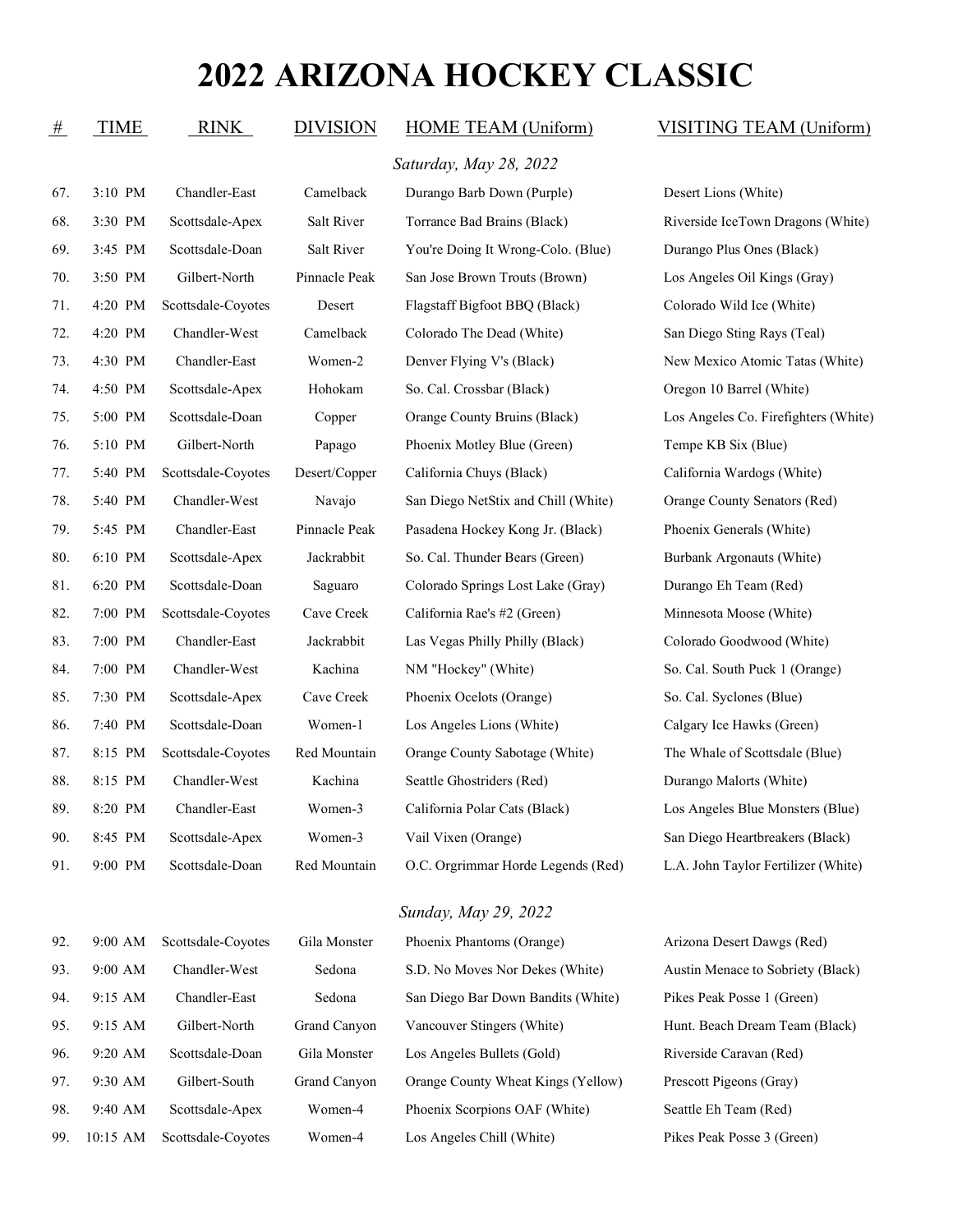|      | TIME            |  |  |
|------|-----------------|--|--|
|      | $100.$ 10:15 AM |  |  |
| 101. | $10:30$ AM      |  |  |
| 102. | $10:30$ AM      |  |  |

*Sunday, May 29, 2022*

100. 10:15 AM Chandler-West Women-1 Arizona The Shotts (Black) Calgary Ice Hawks (White) 101. 10:30 AM Chandler-East Women-3 San Diego Heartbreakers (White) Los Angeles Blue Monsters (Blue) 102. 10:30 AM Gilbert-North Hohokam Oregon 10 Barrel (White) Orange County Blues (Blue) 103. 10:40 AM Scottsdale-Doan Women-3 Pikes Peak Posse 2 (Green) California Polar Cats (Black) 104. 10:45 AM Gilbert-South Hohokam Colorado Springs Jaspo Juice (White) So. Cal. Crossbar (Black) 105. 11:00 AM Scottsdale-Apex Roadrunner Orange County Rink Rats (White) So. Cal. After Shockers (Green) 106. 11:30 AM Scottsdale-Coyotes Salt River You're Doing It Wrong-Colo. (Blue) Torrance Bad Brains (Black) 107. 11:30 AM Chandler-West Salt River Durango Plus Ones (White) Riverside IceTown Dragons (Green) 108. 11:50 AM Chandler-East Red Mountain Orange County Sabotage (White) O.C. Orgrimmar Horde Legends (Red) 109. 12:00 PM Scottsdale-Doan Roadrunner Colorado Icemen (Blue) Portland Ice Hawks (Red) 110. 12:15 PM Scottsdale-Apex Saguaro Colorado Springs Lost Lake (Gray) Pasadena Team America (Blue) 111. 12:50 PM Scottsdale-Coyotes Saguaro Durango Eh Team (White) Lakewood Hodags (Blue) 112. 12:50 PM Chandler-West Red Mountain The Whale of Scottsdale (White) L.A. John Taylor Fertilizer (Black) 113. 1:10 PM Chandler-East Cave Creek Phoenix Ocelots (Orange) California Rae's #2 (Green) 114. 1:15 PM Scottsdale-Doan Pinnacle Peak San Jose Brown Trouts (Tan) Pasadena Hockey Kong Jr. (Black) 115. 1:30 PM Scottsdale-Apex Pinnacle Peak Los Angeles Oil Kings (Gray) Phoenix Generals (Red) 116. 2:10 PM Scottsdale-Coyotes Jackrabbit Colorado Goodwood (White) Burbank Argonauts (Black) 117. 2:10 PM Chandler-West Cave Creek So. Cal. Syclones (Gray) Minnesota Moose (Teal) 118. 2:30 PM Scottsdale-Doan Papago Phoenix Motley Blue (Blue) Colo. Your Mom's Fav. Team (Green) 119. 2:30 PM Chandler-East Jackrabbit So. Cal. Thunder Bears (Green) Las Vegas Philly Philly (Black) 120. 2:40 PM Gilbert-South Copper California Chuys (White) Orange County Bruins (Black) 121. 2:50 PM Scottsdale-Apex Kachina So. Cal. South Puck 1 (Gray) Durango Malorts (Black) 122. 3:30 PM Scottsdale-Coyotes Kachina NM "Hockey" (White) Seattle Ghostriders (Red) 123. 3:30 PM Chandler-West Papago Tempe KB Six (Blue) Compton Canucks (Red) 124. 3:45 PM Chandler-East Desert/Copper Los Angeles Co. Firefighters (White) Flagstaff Bigfoot BBQ (Black) 125. 3:50 PM Scottsdale-Doan Apache San Diego Natives (White) SacTown Yeti (Black) 126. 4:00 PM Gilbert-South Desert California Wardogs (White) Colorado Wild Ice (Black) 127. 4:10 PM Scottsdale-Apex Navajo Aliso Viejo Fighting Cocks (White) Orange County Senators (Red) 128. 4:50 PM Scottsdale-Coyotes Camelback Colorado The Dead (White) Durango Barb Down (Purple) 129. 4:50 PM Chandler-West Apache Orange County Trash Pandas (White) So. Cal. South Puck 2 (Orange) 130. 5:00 PM Chandler-East Navajo San Diego NetStix and Chill (White) Portland White Trash (Black) 131. 5:10 PM Scottsdale-Doan Camelback San Diego Sting Rays (Teal) Desert Lions (Red) 132. 5:30 PM Scottsdale-Apex Maricopa Los Angeles Dead Wings (Gray) Chicago Rusty Trombones (Black) 133. 6:10 PM Scottsdale-Coyotes Grand Canyon **CHAMPIONSHIP GAME** 1st Place vs. 2nd Place 134. 6:10 PM Chandler-West Maricopa Los Angeles Zambonis (Orange) California District 5 (Blue)

### RINK DIVISION HOME TEAM (Uniform) VISITING TEAM (Uniform)